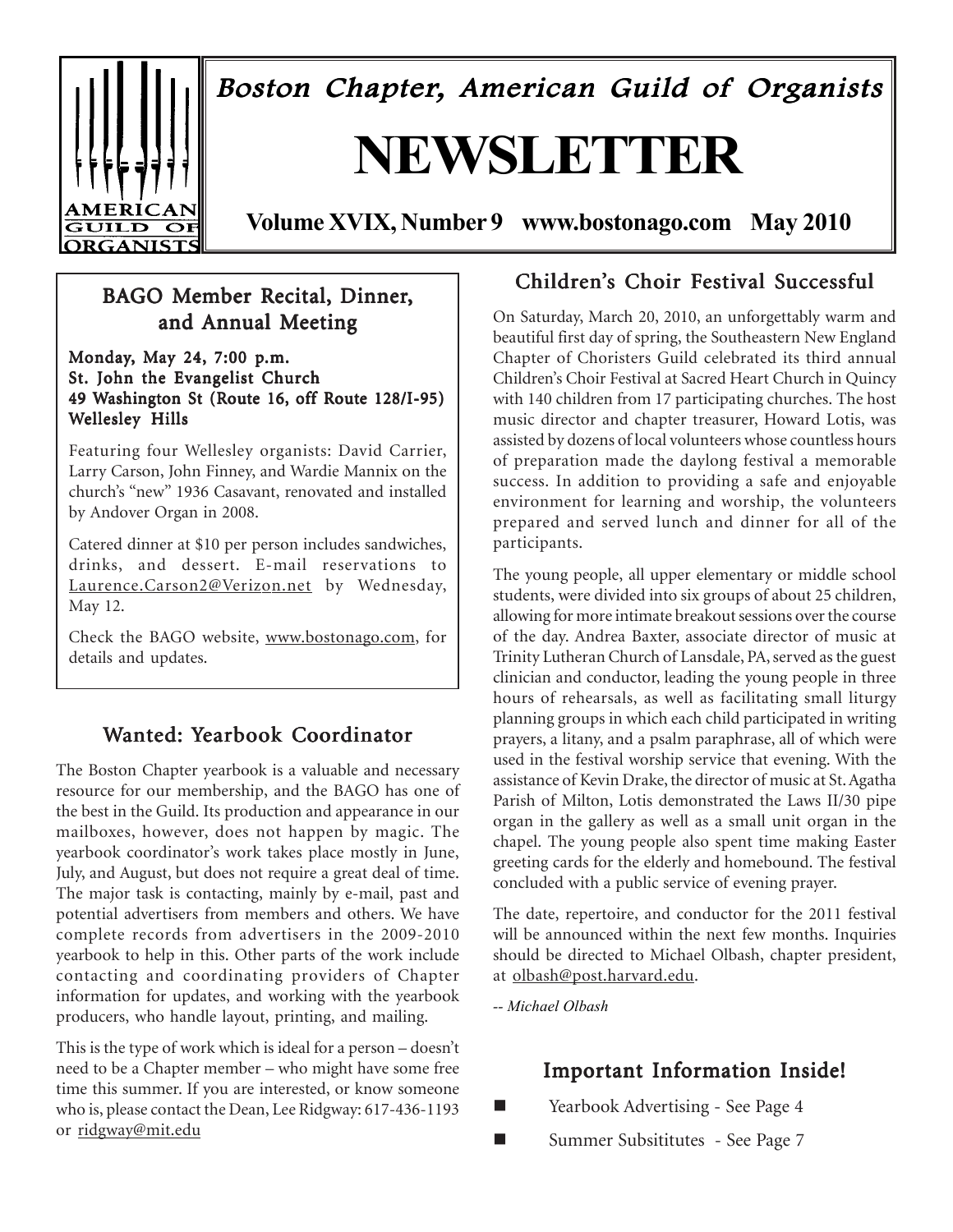### Dean's Message: Bach

Johann Sebastian Bach: he and his music continue as favorite, fascinating, most studied, and mysterious things!

And he was an organist, just like you and me! Instead of focusing on the nittygritty of the AGO and our profession (getting more members involved in the Chapter; making the Guild more relevant to our work; navigating the uncertainties and pressures in our church situations; etc., etc.), I want to focus on who I think is still history's most important composer for sacred music and for the organ, and who continues in that importance. Herewith, four brief paragraphs which may inspire your own ponderings.

First, a personal note. On more of a whim than anything else, this winter I decided to spend serious time playing through the *Orgelbüchlein*. I mean really studying (again) the chorale settings, not just "reading through" them. This came after recent months of reading of recent research and writings on Bach and his music. For some reason, it has not just been what Bach did musically with these chorales that has captured me, but it has also been their inherent spirituality which has fed my own spirit, at a time when that spiritual nourishment was sorely needed. I am not sure any other organ music would have done this for me, at this time at least.

Second, the Chapter and First Lutheran of Boston presented, for a second year, another full day of Bach's organ music that was in every way a big success. March 20<sup>th</sup> saw people streaming in (and staying) and out of First Lutheran, as a stream of Chapter members held forth on that most magnificent of small organs in Boston. Audience and performers alike were fully and enjoyably engaged in all of the variety and characters of Bach's organ music which was heard that day.

Recently, a friend was telling me of how a New Jersey public, classical-music radio station has found that Bach means bucks! As in \$\$\$! After a highly successful fund-raising week last year which was devoted to Bach's music, they decided to do it again this year. What made this year unique is that the end of the week featured a live (yes, LIVE) broadcast of an organ concert (yes, ORGAN), with a full-house audience, on the Fritts organ at the Princeton Theological Seminary Chapel. By the way, the station had already reached its goal of new pledges by mid-week.

Lastly, something well worth seeking out and reading. Last November a conference was held at Concordia Theological Seminary, Fort Wayne, Indiana, entitled *Bach in Today's Parish*. The opening talk of the conference has taken on a life of

*(Continued on next page).*

### **Executive Committee Meetings**

7-9 pm, Church of the Advent, 30 Brimmer St, Boston. Charles MBTA

Mon June 7

Executive committee meetings are open to all Chapter members.

Newsletter of the Boston Chapter, American Guild of Organists Published 10 times a year, September-June.

Mailed at standard mail rates from Boston MA. Boston Chapter/AGO c/o Timothy Hughes, Membership Secretary 247 Washington St #24, Winchester MA 01890. Copyright © 2010, Boston Chapter, American Guild of Organists

#### *Boston Chapter, AGO Officers 2009-2010*

| Dean                                                         | Lee Ridgway                            |
|--------------------------------------------------------------|----------------------------------------|
| <u>ridgway@mit.edu</u>                                       | $617 - 436 - 1193$                     |
| SubDean pro tem<br>laurence.carson2@verizon.net 617-451-0822 | Laurence Carson                        |
| Treasurer                                                    | Kirk Hartung                           |
| kbhartung@aol.com                                            | 508-820-3440                           |
| <b>Assistant Treasurer</b>                                   | Charlene Higbe                         |
| $\text{cthigbe}(a)$ aol.com                                  | $617 - 497 - 0610$                     |
| <b>Broadcasts</b>                                            | Martin Steinmetz                       |
| cmsteinmetz@verizon.net                                      | 781-235-9472                           |
| Chaplain                                                     | The Rev. David Hefling<br>617-472-0737 |
| Competitions                                                 | David Baker                            |
| dgb137@mac.com                                               | 617-367-4260                           |
| Examinations                                                 | Glenn Goda                             |
| glenngoda1545@aol.com                                        | 617-442-7079                           |
| Library                                                      | Joseph Dyer                            |
| joseph.dyer@umb.edu                                          | 617-527-6403                           |
| Membership Secretary                                         | Timothy Hughes                         |
| thughes $56@$ comcast.net                                    | 781-369-1905                           |
| Membership Committee                                         | Judy Green                             |
| jlgreen@green-associates.com                                 | 617-482-3044                           |
| Newsletter                                                   | Jim Swist                              |
| swist@comcast.net                                            | 781-643-9733                           |
| Organ Advisory                                               | Richard Hill                           |
| smhill42ne@earthlink.net                                     | 508-238-6081                           |
| Placement                                                    | Janet Hunt                             |
| janet.hunt@sjs.edu                                           | 617-746-5433                           |
| Professional Development                                     | TBA                                    |
| Recording Secretary                                          | Kirsten Johnson                        |
| ikmniohn@aol.com                                             | 978-443-3472                           |
| Registrar                                                    | Dan McKinley                           |
| dan.mckinley@christchurchhw.org                              | 978-412-8174                           |
| SPAC                                                         | Martin Steinmetz                       |
| emsteinmetz@verizon.net                                      | 781-235-9472                           |
| Substitutes                                                  | Joshua T. Lawton                       |
| itlawton@mac.com                                             | 617-926-1042                           |
| YOI<br>cymswillie@comcast.net                                | Mary Sue Willie                        |
|                                                              | Stephanie Budwey                       |
| subdown@hotmail.com<br>Auditors                              | Martin Steinmetz                       |
| emsteinmetz@verizon.net                                      | 781-235-9742<br>Craig Smith            |
| csmith@groton.org<br>Region I Councillor                     | 781-740-4541                           |
|                                                              |                                        |
| elg@bradygrossman.com                                        | E. Lary Grossman<br>$413 - 247 - 9426$ |
| District Convener                                            | Robert Browne                          |
| rbrownel@capecod.net                                         | 508-432-7328                           |
| Webmaster                                                    | Mark Nelson                            |

#### *Executive Committee*

*Judy Green, Michael Smith, Mary Beekman, Mark Dwyer, Glenn Goda, Mark Nelson, Laura Jensen, Craig Benner Kathleen Adams, R. Harrison Kelton Christian Lane, Nadia Stevens*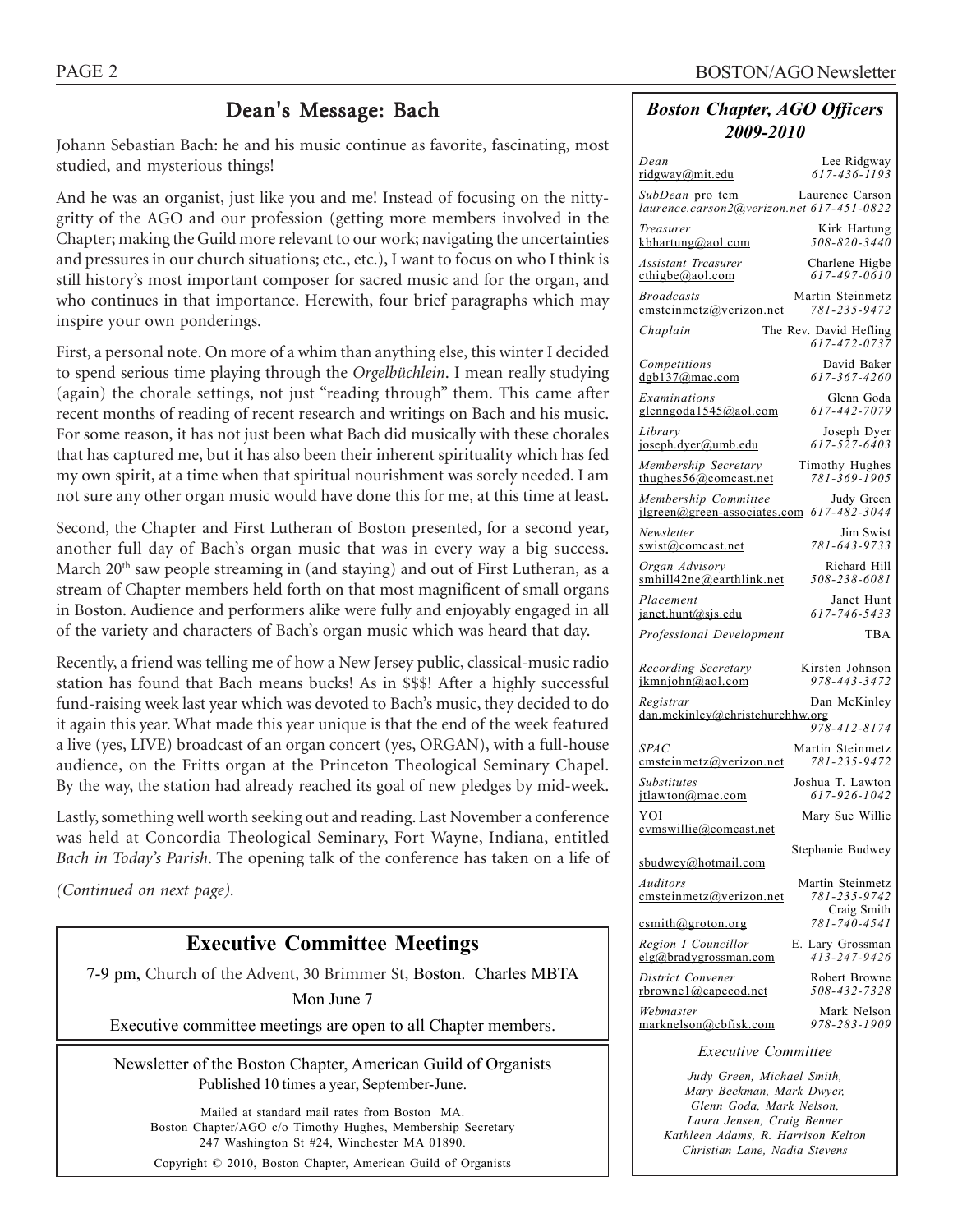#### Dean's Message *(Continued from previous page)*

its own, well outside the confines of the Missouri-Synod Lutherans for whom it was intended. German-born journalist Uwe Siemon-Netto spoke on "The Global Importance of Bach Today." This is a highly personal account from a non-musician for whom Bach's music has special significance, and who has encountered Bach around the world. The full text of this thoughtful, inspiring, and chiding talk is at cyberbrethren.com/2009/11/05/theglobal-importance-of-bach-today/. (Or do a web search on the talk's title.)

*--Lee Ridgway, Dean*

### Membership Renewal

Membership renewal notices for the 2010-11 AGO year will be mailed in early May to all members. If you don't receive yours, contact Tim Hughes, Membership Secretary, at 781-369-1905 or thughes56@comcast.net. Your renewal form and check MUST be received back by July 1 to ensure that you're included in the Chapter yearbook. After that date, no guarantee!



**The Memorial Church at Harvard University** 

# *A Farewell Concert* **The Fisk Op. 46 Organ Celebration Series**

# **Monday, May 3, 7:30 p.m.**

**12:15 p.m. Master Class s All events are free**

**This occasion marks the last time that this magnificent instrument will be heard at Harvard University, and marks the start of the Appleton Chapel Restoration project.**

#### **Christian Lane**

*Assistant University Organist and Choirmaster (2008–Present)* 

*Featuring a World-Premiere by Composer in Residence Carson Cooman '04 and works from the dedicatory recitals of 1967–1968*

**this series is presented with generous support from:** Harvard Provostial Fund for the Arts and Humanities; C.B. Fisk, Inc., Gloucester, Massachusetts; The Boston Chapter, American Guild of Organists

**The Memorial Church, Harvard University One Harvard Yard, Cambridge, MA. 02138** y **617-495-5508**

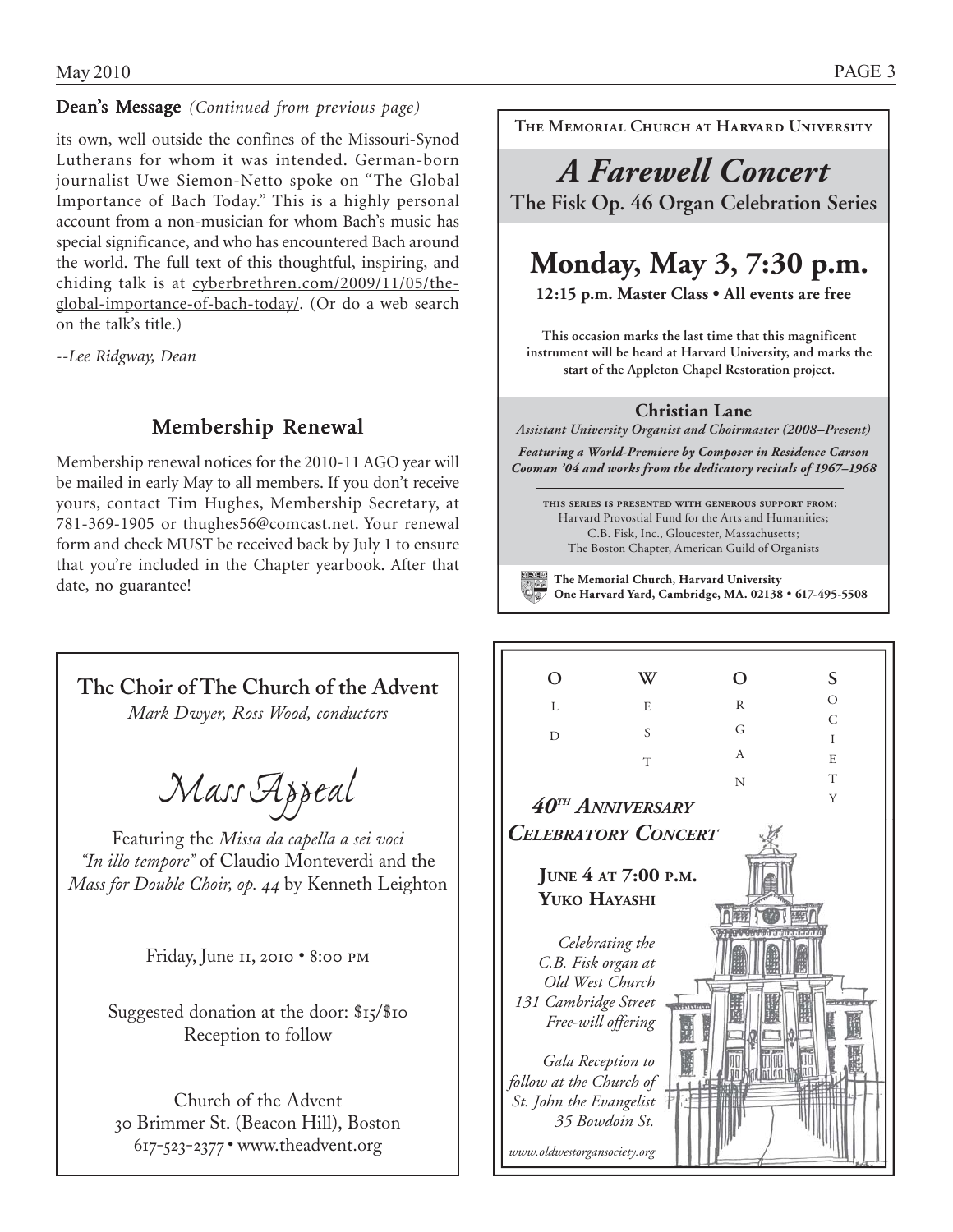### An Invitation to Advertise in the 2010-2011 Chapter Yearbook and Directory

The BAGO invites members and their professional associates to advertise in the 2010-2011 edition of the Boston Chapter Yearbook. By advertising in the Yearbook, our 500 or so members will have quick and easy reference to your services.

We encourage submission of ad copy by electronic medium, but camera-ready ads for scanning or custom designing of ads is available for additional fees. All ads from the last two Yearbooks are still on file with the publishers.

To place an advertisement in the 2010-2011 Boston Chapter Yearbook, submit (1) the completed contract below, (2) an electronic copy by e-mail, or reference a prior year's ad, or camera-ready copy, and (3) a check for the appropriate amount made payable to "Boston Chapter AGO."

Mail to: Lee Ridgway, 2 Mellon Street, Boston, MA 02124-3621 ridgway@mit.edu. Deadline: July 12, 2010

### **Advertising Contract Boston Chapter of the American Guild of Organists 2010-2011 Chapter Yearbook and Directory Deadline: July 12, 2010**

| Name:                                        |                  |                                                                                |                                              |  |
|----------------------------------------------|------------------|--------------------------------------------------------------------------------|----------------------------------------------|--|
| Organization/Business:                       |                  |                                                                                |                                              |  |
| Postal Address:                              |                  |                                                                                |                                              |  |
| Telephone (Home):                            |                  | (Work):                                                                        | Fax:                                         |  |
| E-Mail Address:                              |                  |                                                                                |                                              |  |
| Order:                                       |                  |                                                                                |                                              |  |
|                                              |                  | <b>□Use copy from 2009-2010 Yearbook (electronic rate) <math>\&amp;</math></b> |                                              |  |
| <b>ONEW Electronic Ad Copy</b>               |                  |                                                                                |                                              |  |
| □ Camera-Ready (copy enclosed)               |                  |                                                                                |                                              |  |
| <b>QCustom-Design (information enclosed)</b> |                  |                                                                                |                                              |  |
| <b>Payment</b> of \$                         |                  |                                                                                | is enclosed. Payable to "Boston Chapter AGO" |  |
| <b>Page Size:</b>                            | Electronic:      | <b>Camera-Ready:</b>                                                           | <b>Custom Design:</b>                        |  |
| $\Box$ 1/6 page $(4.5 \times 1.25)$          | $\square$ \$40.  | $\square$ \$55.                                                                | $\square$ \$60.                              |  |
| $\Box$ 1/4 page $(4.5 \times 1.75")$         | $\square$ \$75.  | $\square$ \$90.                                                                | $\square$ \$95.                              |  |
| $\Box$ 1/2 page $(4.5 \times 3.75")$         | $\square$ \$130. | $\square$ \$145.                                                               | $\square$ \$170.                             |  |
| <b>OFull Page</b> $(4.5 \times 7.5")$        | $\square$ \$200. | $\square$ \$215.                                                               | $\square$ \$255.                             |  |

#### **Explanation of Ads:**

 *The Chapter reserves the right to request changes in ads that are not appropriate for the amount of space selected.* 

 *All ads are reproduced in black & white.* 

**Please note: The following will be honored on a first-come, first-served basis. Note reduced rates.**   $\square$ \$200.  $\square$ \$200.  $\square$ \$400.  $\square$ \$400.  $\square$ \$400. insIde-front (4,5 x 7.5") Inside-back (4,5 x 7.5") Outside-back (4,5 x 7.5") Center-spread (10 x 7.5")

**Electronic:** Our Yearbook is produced electronically. It is to your advantage to provide your ad by electronic means, TIFF or unlayered PDF files being the preferred medium. Please contact Jim Swist swist@comcast.net with any technical questions about submissions.

**Camera-Ready:** If you are unable to provide us with an electronic ad by e-mail, then our designer can scan your camera-ready copy for a \$15 fee.

**Custom-Design:** Our designer will also be happy to custom-design a simple ad for you.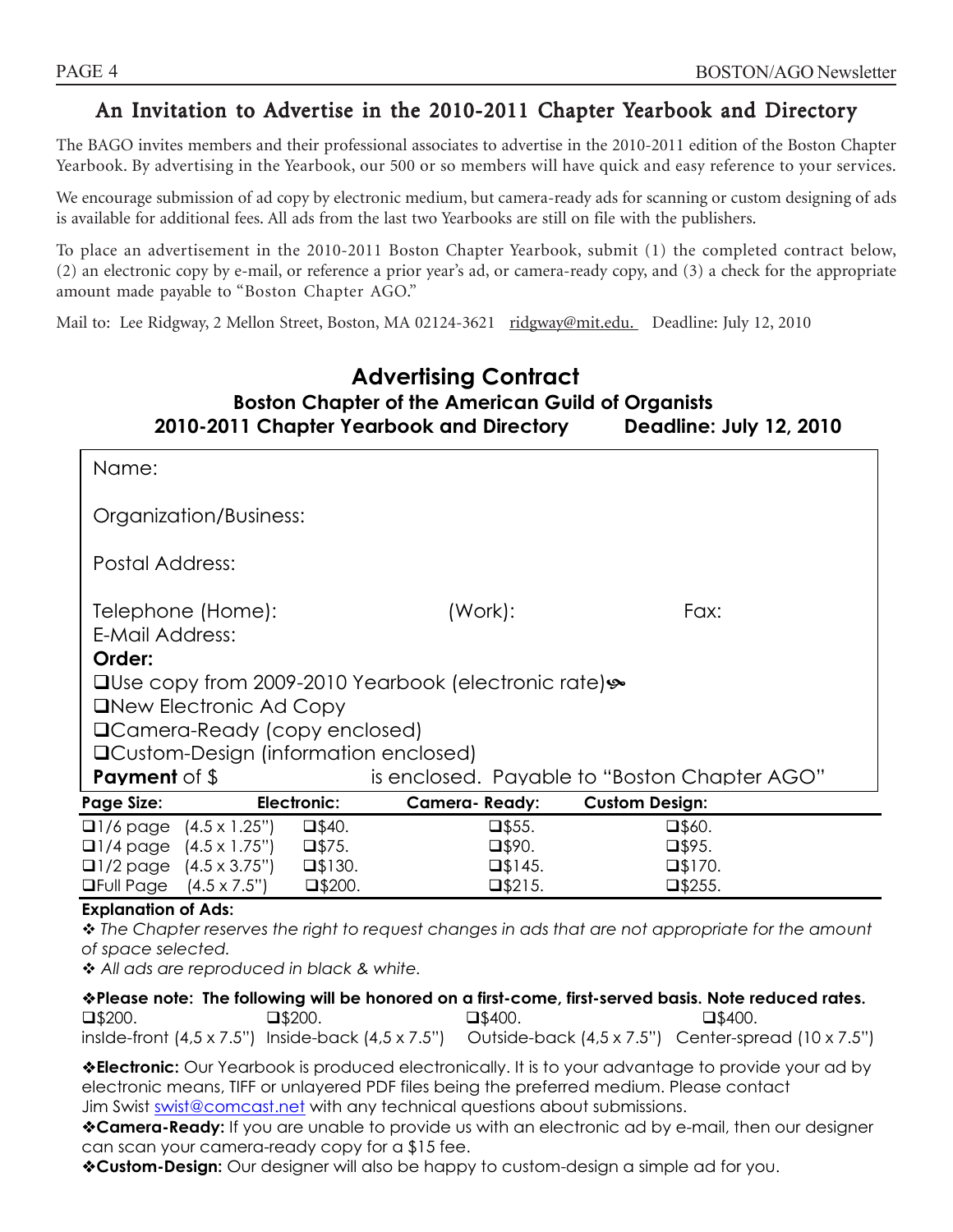### **BOSTON/AGO CONCERT CALENDAR**

### Saturday, May 1

8:00 pm

Schola Cantorum of Boston (Jodry, *dir*): Morales *Missa Ave Maris Stella;* Duarte Lobo & Manuel Cardoso. Holy Ghost Church, Atwells Ave & Knights Sts, Providence RI. 401-274-5073 \$20/15/10

#### Sunday, May 2 4:00 pm

Schola Cantorum of Boston *See Saturday, May 1 at 8:00 pm.* St Paul's Church, 15 St Paul's St, Brookline MA.

#### 4:00 pm

Christ Church Evensong Choir (Forster, *dir/org*): Choral Evensong: Widor, Darke, Baldwin, Wesley, Finzi. Christ Church, Zero Garden St, Cambridge. 617-876-0200 Donation  $\Box$ 

#### 5:00 pm

Mark Dwyer, organ: Dedication of Southfield organ. Reception follows. St Michael's-on-the-Heights Episcopal Church, 340 Burncoat St, Worcester. Free

#### 5:00 pm

Prelude recital by Matthew Doherty, harp; followed by Parish Choir (Barney, *dir*): Choral Evensong: Ayleward *Magnificat & Nunc dimittus,* Radcliffe *Preces & Responses.* Trinity Episcopal Church, 81 Elm St, Concord MA. 978-369-3715

#### Monday, May 3 7:30 pm

Christian Lane, organ. 12:15 pm Master Class. Memorial Church, One Harvard Yard, Cambridge. 617-495-5508 Free

### Tuesday, May 4 12:15 pm

Trio Cordefiato: Molino, Roselli, Febonio. King's Chapel, 58 Tremont St, Boston. 617-227-2155 Donation \$3 **A** 

#### Friday, May 7

#### 12:15 pm

Rosalind Mohnsen, organ. Trinity Church, Copley Sq, Boston. 617-536-0944 Donation \$5 因

#### 8:00 pm

Boston Boy Choir (Dunn, *dir;* Lester, *org*); Civic Symphony Orchestra of Boston; St Paul Men's Schola; BACS Handbell Choir (Lester, *dir*); BACS Recorder Ensemble (Beardslee, *dir*): Duruflé *Requiem.* St Paul Catholic Church, 29 Mt Auburn St, Cambridge. 617-868-8658 \$25,20,10 h

### Saturday, May 8 7:00 pm

Vocalists & Instrumentalists; Wayne Potash, guitar & folk singer: Annual Womansplace Benefit Concert. Unity Church, 13 Main St, North Easton MA. \$8 for Brockton Shelter for Battered Women [人]

#### 8:00 pm

Convivium Musicum (Barrett, *dir*): "Beyond the Gamut -- Chromaticism in the Renaissance" Lassus, Gesualdo, Hassler, others. First Church Congregational, 11 Garden St, Cambridge. 978-318-6067 \$20/12 4

#### Sunday, May 9 3:30 pm

Susan Ferre, organ; Bishop Gene Robinson, presiding: Bedient organ dedication & recital. St Barnabas Episcopal, Main & High Sts, Berlin NH. 603-326-3242 Free 因

#### Tuesday, May 11 12:15 pm

David Carrier, organ: Bach, Muschel. King's Chapel, 58 Tremont St, Boston. 617-227-2155 Donation \$3 **A** 

#### Friday, May 14 12:15 pm

Heinrich Christensen, organ. Trinity Church, Copley Sq, Boston. 617-536-0944 Donation \$5 | A

#### Saturday, May 15

#### 8:00 pm

Convivium Musicum. *See Saturday, May 8 at 8:00 pm.* St John the Evangelist, Beacon Hill, 35 Bowdoin St, Boston.

### Sunday, May 16

#### 3:00 pm

Masterworks Chorale (Karidoyanes, *cond*): Barber, Bernstein, Copland, Gershwin, Ives. Sanders Theatre, Cambridge. MasterworksChorale.org \$42,30,20

#### 5:00 pm

David Chalmers, organ. St Michael's Church, 26 Pleasant St, Marblehead MA. 781-631-0657 Donation \$10 因

#### 5:30 pm

Exsultemus: Matteo Flecha *Las Ensaladas.* First Lutheran Church of Boston. 299 Berkeley St, Boston. 857-998-0219 \$15,25,35 -\$5 sts, srs

#### 7:00 pm

Convivium Musicum. *See Saturday, May 8 at 8:00 pm.* St Paul's Episcopal Church, 15 St Paul's St, Brookline MA.

#### 7:00 pm

Choirs of Church of the Holy Spirit & Comm.United Methodist Church (Ryan/Almeida, *dirs)*: Concert for Haitian relief: Vivaldi *Gloria;* Michael V. Smith, Chrissy Almeida, Dave Shrewsbury, trad. African praise songs, more. Church of the Holy Spirit, 169 Rice Rd, Wayland MA. Reception follows. 508-358-7397 Donation \$10

## Tuesday, May 18

12:15 pm

Peter H Bloom, flute; Karl Henning, clarinet: Karl Henning. King's Chapel, 58 Tremont St, Boston. 617-227-2155 Donation \$3 **A** 

#### Friday, May 21 12:15 pm

Ray Cornils, organ. Trinity Church, Copley Sq, Boston. 617-536-0944 Donation \$5 | A

### Saturday, May 22

#### 3:30 pm

Assabet Valley Mastersingers (Eaton, *dir);* David Bonneau, baritone: Dello Joio *Jubilant Song*, Copland *Old American Songs*, Bolcom *The Mask*, Gardner *Six American Hymns*. Chapel of the Cross, 160 Flanders Rd, Westborough MA. 978-562-9838 \$15/12 adv -\$1 | +

#### 8:00 pm

SARASA Chamber Ensemble: Brahms *Clarinet Quintet,* Music for strings. Friends Meeting House, 5 Longfellow Park, Cambridge. 617-492-4758 \$24/20/12  $\le$ 18 Free with adult  $\sqrt{5}$ 

#### 8:00 pm

Convivium Musicum. *See Saturday, May 8 at 8:00 pm.* Trinity Lutheran, 73 Lancaster St, Worcester.

### Sunday, May 23

### 3:00 pm

Allison Cockshaw, trumpet; Adam Leach, flute; Philip Jones, organ. Christ Congregational Church, 1350 Pleasant St, Brockton MA. 508-586-3022 Donation  $\boxed{6}$ 

#### 3:00 pm

Gayle Martin, organ; Deborah Kraus, soprano. Hancock United Church of Christ, 1912 Mass Ave, Lexington MA. 781-862-4220 Donation  $\boxed{6}$ 

#### 3:30 pm

Gloriae Dei Artes Organists: Pentecost Organ Concert: Bach, Messiaen, Locklair, others. Church of the Transfiguration, Orleans MA. 508-240-2400 for tickets

#### 7:00 pm

SARASA Chamber Ensemble. *See Saturday, May 22 at 8:00 pm.* First Parish, Parish Hall, 20 Lexington Rd, Concord MA.  $\boxed{6}$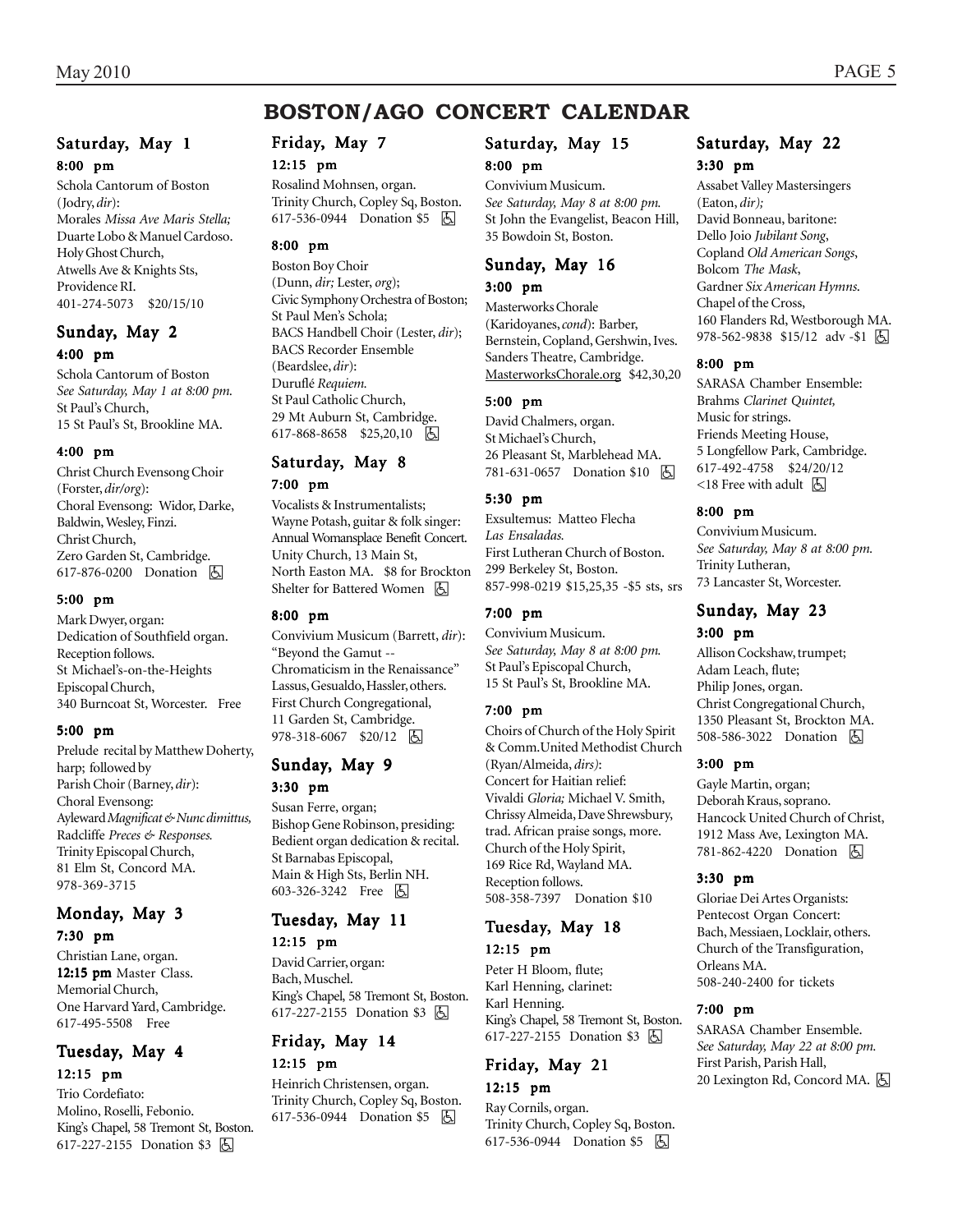#### Tuesday, May 25 12:15 pm

Steven Young, organ: Merkel, Robinson, Rheinberger. King's Chapel, 58 Tremont St, Boston. 617-227-2155 Donation \$3 因

#### Wednesday, May 26 8:00 pm

Gregory D'Agostino, organ: Wagner, Brahms Sibelius, Widor, Liszt in memory of Sally Slade Warner. Methuen Memorial Music Hall, 192 Broadway, Methuen MA. www.MMMH.org \$10/5

### Friday, May 28 12:15 pm

Brian Jones, organ. Trinity Church, Copley Sq, Boston. 617-536-0944 Donation \$5 | +

### Wednesday, June 2

#### 8:00 pm

Brink Bush, organ; Frank Mitchell Bush, piano: Nicholai, Chopin, Bunk, Franck, Prokofiev, Bush. Methuen Memorial Music Hall, 192 Broadway, Methuen MA. www.MMMH.org \$10/5

#### Thursday, June 3 7:30 pm

Harpsichord, organ, flutes, voice: Baroque, romantic & contemporary program for SPARK Ctr at BMC. First Religious Society in Carlisle,

### 978-369-5180 Donation 因 Friday, June 4

27 School St, Carlisle MA.

#### 7:00 pm

Yuko Hayashi, organ. Old West Church, 131 Cambridge St, Boston. 8:00 pm Gala Reception at St John the Evangelist Church, 35 Bowdoin, St. 617-739-1340 因

#### Saturday, June 5 7:30 pm

Newport Baroque (P Cienniwa, *dir*): String Quartets of Haydn & Mozart. Hawes Room at Trinity Church, One Queen Anne Sq, Newport RI. 401-855-3096 \$25; \$22.50 online, sts, sts, mil; \$10 ages 6-18 www.newportbaroque.org **b** 

### Sunday, June 6

#### 2:30 pm

John Lauter, organ; Dixieland Band. Shanklin Music Hall, Groton MA. www.EMCATOS.com \$20, 10+ \$18 adv

#### 3:00 pm

String Quartets of Haydn & Mozart. First Church Boston, 66 Marlborough St, Boston. 617-267-6730 \$15/10 8

#### 3:00 pm

Leo Abbott, organ: Dubois, Widor, Hakim. Cathedral of the Holy Cross, 1400 Washington St, Boston. 617-542-5682 Free **b** 

#### 8:00 pm

Harpsichord, organ, marimba, flutes, voice: Baroque, romantic & contemporary program for Pediatric AIDS Program at BMC. First Church in Belmont, UU, 404 Concord Ave, Belmont MA. 617-484-1054 Donation **b** 

#### Wednesday, June 9 8:00 pm

Jennifer Pascual, organ: Manari, Bach, Langlais, Barber, Dupré, Consolación, Mendelssohn, Widor. Methuen Memorial Music Hall, 192 Broadway, Methuen MA. www.MMMH.org \$10/5

# Friday, June 11

8:00 pm Choir of the Church of the Advent (Dwyer/Wood, *conds)*: Monteverdi *Missa da cappella a sei voci "In illo tempore";* Leighton *Mass for Double Choir, op. 44.* Reception follows. Church of the Advent, 30 Brimmer St, Boston. 617-523-2377 x41 Don \$15/10 因

#### Saturday, June 12 11:30 pm

Gerre & Judith Hancock, organ: Duo Recital/Demonstration. Church of the Transfiguration, 5 Bayview Dr, Orleans MA. 508-240-2400 for tickets

#### 8:00 pm

Seraphim Singers (Lester, *dir*): Rheinberger *Mass in E-flat;* Howells, Harris; premiere by Leo Nestor.

St Mary of the Assumption Church, 5 Linden Pl, Brookline Village MA. 617-926-o126 Donation \$20/10

#### Sunday, June 13 3:00 pm

Peter Latona, organ: Guilmant, Franck; Improvisation. Cathedral of the Holy Cross, 1400 Washington St, Boston. 617-542-5682 Free 因

#### 3:30 pm

Thomas Murray, organ. Church of the Transfiguration, 5 Bayview Dr, Orleans MA. 508-240-2400 for tickets

#### Tuesday, June 15 8:00 pm

Masterworks Chorale (Karidoyanes, *cond*): Summer Sing #1: Brahms *Requiem.* Noble & Greenough School, Dedham MA. 781-235-6210 \$10/9

#### Wednesday, June 16 8:00 pm

Frank Zimpel, organ; Alexander Pfeifer, trumpet: Handel, Loeilet, Bach, Albinoni, Vizzutti, Lefébure-Wély, Höhne. Methuen Memorial Music Hall, 192 Broadway, Methuen MA. www.MMMH.org \$10/5

#### Sunday, June 20 3:00 pm

Paul Murray, organ: Vierne. Cathedral of the Holy Cross, 1400 Washington St, Boston. 617-542-5682 Free 因

# Tuesday, June 22

### 8:00 pm

Masterworks Chorale (Karidoyanes, *cond*): Summer Sing #2: Fauré *Requiem.* Noble & Greenough School, Dedham MA. 781-235-6210 \$10/9

#### Wednesday, June 23 8:00 pm

Robert MacDonald, organ: Guilmant, Handel, Elgar, Bach, Dupré, Bizet, Bingham, Liszt. Methuen Memorial Music Hall, 192 Broadway, Methuen MA. www.MMMH.org \$10/5

#### Tuesday, June 29 8:00 pm

Masterworks Chorale (Karidoyanes, *cond*): Summer Sing #3: Haydn *Lord Nelson Mass.* Noble & Greenough School, Dedham MA. 781-235-6210 \$10/9

#### Wednesday, June 30 8:00 pm

Janet E Hunt, organ; Leslie L Hunt, flute: Bach, Widor, Howells, Dupré, Franck. Methuen Memorial Music Hall, 192 Broadway, Methuen MA. www.MMMH.org \$10/5

### Next Deadline: May 7 for June (Summer) Issue

Please send all notices, news, and articles to:

Jim Swist, 34 Jason Street #2, Arlington MA 02476 Or e-mail to swist@comcast.net (please no phone calls) (inline mail text or .doc/.pdf file attachment)

Include: day, date, time, brief description of program, location, address, phone number, price (or donation/free), and whether handicap-accessible.

Note that this upcoming issue is the last of the season, please submit any Summer concert series information.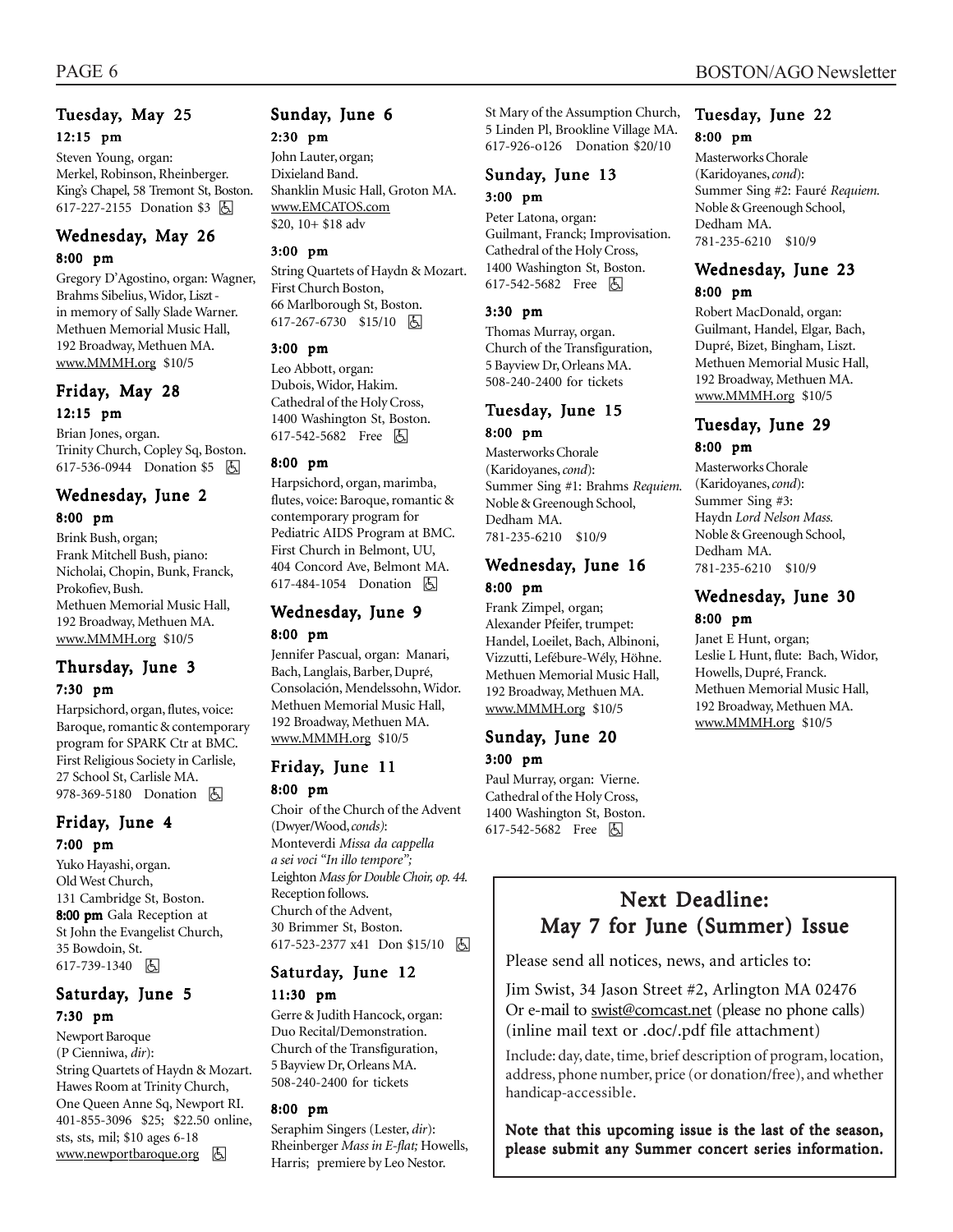### **PLACEMENT MAY, 2010**

The date in brackets following a church's name shows when the church first requested a listing. Salary is income paid by the church. Services such as funerals (fn) and weddings (wd) with additional fees are estimated as shown.

#### **ORGANIST/CHOIR DIRECTOR**

| Denomination Hours |        | Location     | Name of Church                        | Organ       | Salarv        | Est. Add'l Comp                     |
|--------------------|--------|--------------|---------------------------------------|-------------|---------------|-------------------------------------|
| Lutheran           | 15.    | Holden. MA   | Immanuel Lutheran Church [09/09]      | Gress-Miles | \$19,000      | $6 \text{ ft}$ /2 wd                |
| Roman Catholic     | 20     | Hamilton, MA | St Paul Roman Catholic Church [02/10] | Rodgers     | \$30,000      | $24$ fn/5 wd                        |
| UU                 | 12-15  | Belmont, MA  | First Church in Belmont, UU [05/10]   | Casavant    | \$10-\$15,000 | $\frac{1 \text{ ft}}{1 \text{ wd}}$ |
|                    | (ass't |              |                                       |             |               |                                     |
|                    | dir.)  |              |                                       |             |               |                                     |

#### **ORGANIST ONLY**

| Denomination Hours |    | Location      | Name of Church                       | Organ             | Salary       | Est. Add'l Comp                 |
|--------------------|----|---------------|--------------------------------------|-------------------|--------------|---------------------------------|
| Roman Catholic     | 15 | Cambridge, MA | St John the Evangelist $RC[02/10]$   | Rodgers           | \$85/service | $85 \text{ ft}/6 \text{ wd}$    |
| <b>UCC</b>         | 10 | Amherst, NH   | Congregational Church of Amherst, NH | Wm Johnson        | $$14,000-$   | $?$ fn/ $?$ wd                  |
|                    |    |               | [11/09]                              |                   | 16,000       |                                 |
| <b>UCC</b>         |    | Lincoln. MA   | First Parish in Lincoln, MA [02/10]  | Noack             | \$10,000-    | $10+fn/5-6$                     |
|                    |    |               |                                      |                   | 13,000       | wd                              |
| Protestant         |    | Watertown, MA | Armenian Memorial Church [05/10]     | Moller/Angerstein | \$9,100      | $2 \text{ ft}$ / $2 \text{ wd}$ |

Please also see postings at www.bostonago.com for contact information regarding these openings. Some churches here may no longer be receiving names but have not notified placement.

**LISTING YOUR CHURCH ON THIS PAGE** Contact Janet Hunt, Placement Coordinator, at janet.hunt@sjs.edu.

### **FOR SALE**

### **Casio Digital Piano and ProLine Stand (as new)**

- 88 Touch-weighted keys
- 5 Tones
- Plug-in Damper Pedal

Original price for both items: \$500 Asking price: \$325

Please call: 617-713-0193 (After 1:00PM)

### Important Substitute list Information

The next issue (June) is the last Newsletter of this season the next issue will appear in September. If you wish to get on the substitute list as a Summer sub, please notify substitute coordinator Joshua Lawton *(*jtlawton@mac.com, 617-926-1042) before the May 7 deadline.

Please also notify Joshua if you take on a permanent position, or for any other reason, no longer need to be listed. The sub list is getting very long, and having inactive names on it makes it harder for our clients to go through it efficiently.

### Substitute List Updates

#### Add:

LYNCH, Ryan 617.429.9059 rlynch21086@gmail.com MBTA from Boston Denom: RC Avail Sunday AM: No Interim: No

#### Change:

COVELL, Wendy 617.731.3726 wendycove@verizon.net MBTA from Boston Denom: ALL Avail Sunday AM: Yes Interim: No

SANTINI, Brandon 781.331.0930 Weymouth Denom: ALL (pref RC) Avail Sunday AM: Yes Interim: Yes

The full list will appear in the next issue.